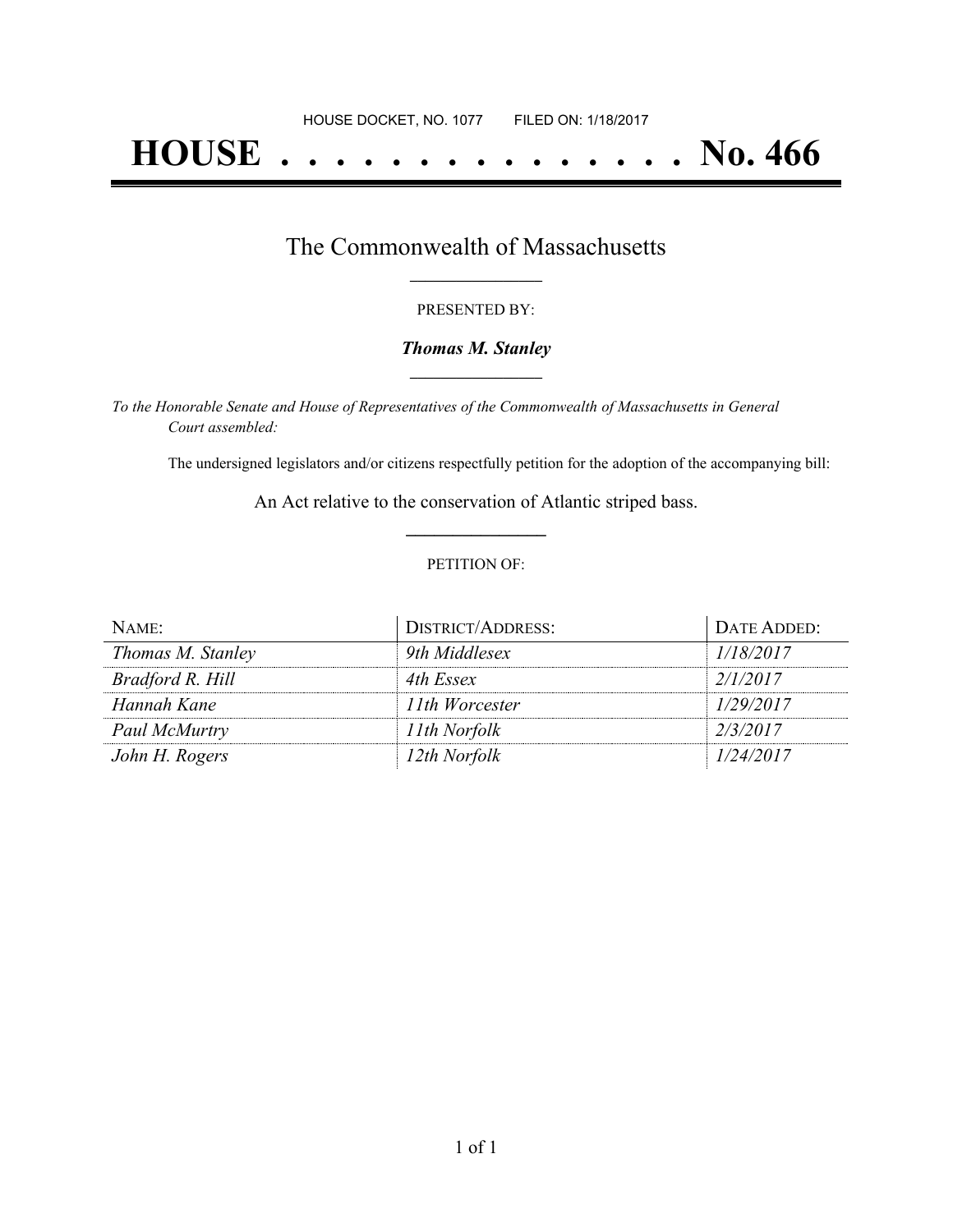#### HOUSE DOCKET, NO. 1077 FILED ON: 1/18/2017

## **HOUSE . . . . . . . . . . . . . . . No. 466**

By Mr. Stanley of Waltham, a petition (accompanied by bill, House, No. 466) of Thomas M. Stanley and others relative to the Atlantic striped bass. Environment, Natural Resources and Agriculture.

### [SIMILAR MATTER FILED IN PREVIOUS SESSION SEE HOUSE, NO. *759* OF 2015-2016.]

## The Commonwealth of Massachusetts

**In the One Hundred and Ninetieth General Court (2017-2018) \_\_\_\_\_\_\_\_\_\_\_\_\_\_\_**

**\_\_\_\_\_\_\_\_\_\_\_\_\_\_\_**

An Act relative to the conservation of Atlantic striped bass.

Be it enacted by the Senate and House of Representatives in General Court assembled, and by the authority *of the same, as follows:*

| $\mathbf{1}$ | SECTION 1. Section 100A of chapter 130 of the General Laws, as appearing in the 2006                |
|--------------|-----------------------------------------------------------------------------------------------------|
| 2            | Official Edition, is hereby amended by striking the section in its entirety and inserting in place  |
| 3            | thereof the following sentences: - (a) Commercial harvesting and sale of wild striped bass shall    |
| 4            | be prohibited in the Commonwealth except as provided for in section 2. The director, with the       |
| 5            | approval of the marine fisheries advisory commission, shall adopt rules and regulations relative    |
| 6            | to the taking and possession of wild striped bass by recreational angling. (b) All aquaculture      |
| 7            | raised striped bass for sale in the commonwealth shall bear the tag of the grower or distributor of |
| 8            | the fish. (c) Whoever violates any rules or regulations made pursuant to this section shall be      |
| 9            | punished by a fine of not less than \$200 for each fish taken or possessed for the first violation, |
| 10           | five hundred dollars for each fish taken or possessed for the second violation and for each         |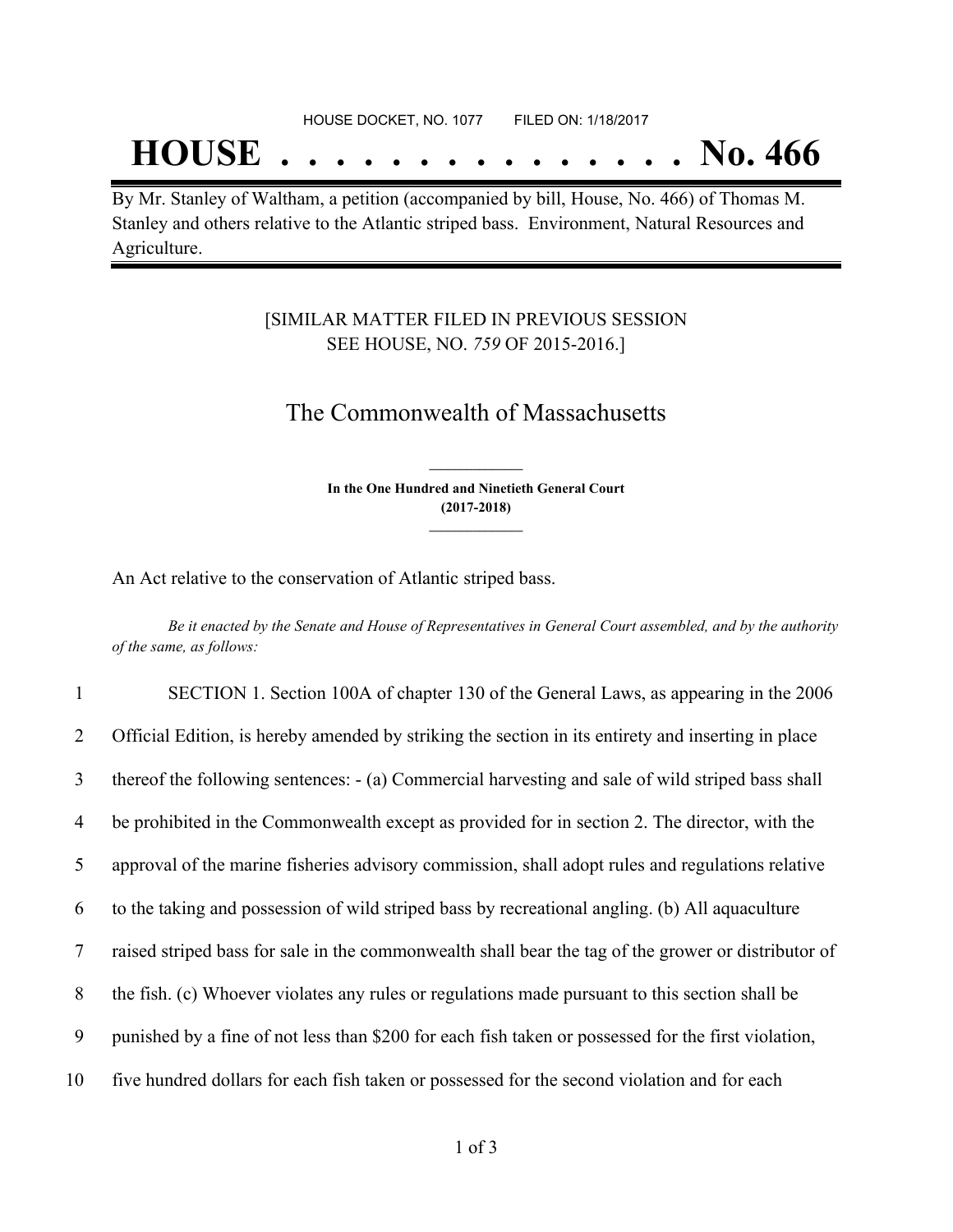subsequent violation shall be fined one thousand dollars for each fish taken or possessed or imprisoned not more than sixty days or both. No part of any fine imposed for the taking or possession of any striped bass in violation of any such regulation shall be remitted. SECTION 2. (a) Commercial harvesting and sale of wild striped bass shall be permitted for individuals owning commercial licenses on December 31, 2018 who can historically demonstrate over the preceding 5 years that they have averaged an annual landing and sale of more than 1000 pounds of striped bass based on records made available to the Massachusetts Division of Marine fisheries. Provided further, however, the Director of the Massachusetts Division of Marine Fisheries may provide hardship relief from this limit if a license holder for the past five years can demonstrate a legitimate hardship causing him or her to land less than an average of 1000 pounds. (b) The Director of the Massachusetts Division of Marine Fisheries shall calculate the commercial catch limit based on the 5 year average annual landings and sale of pounds of striped bass by said commercial fishermen as so defined in Section 2 (a). (c) Should a commercial license holder retire his license, the Massachusetts Division of Marine Fisheries shall reduce the total commercial take allowed by the average landings of said individual operating under said license for the previous five years. (d) In no case shall any new commercial licenses be granted or shall licenses be transferred or sold. (e)If a commercial striped bass license holder fails to report no catch or if they report not catching any striped bass for two consecutive years, their striped bass commercial license shall not be renewed. (f) All Commercial Fishermen shall annually be required to report their catch to the Massachusetts Division of Marine Fisheries within 90 days after the close of the commercial striped bass season. Failure to comply with this requirement shall cause said individuals license not to be renewed for the next season. Provided further, however, the Director of the Massachusetts Division of Marine Fisheries may waive any

of 3